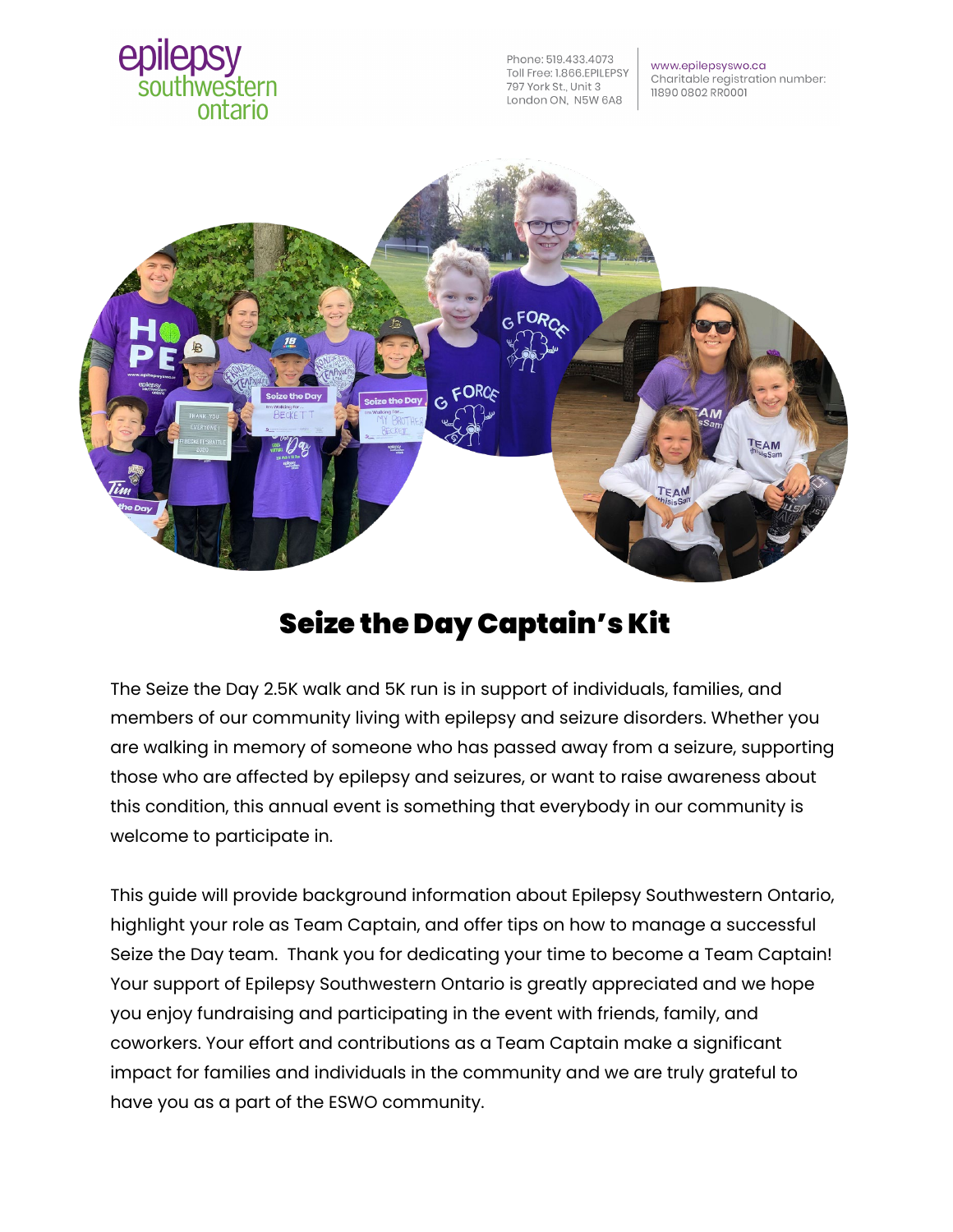

## **Event Information**

**What:** 9th Annual Seize the Day, 2.5K Walk/5K Run. This year's event will be hybrid format: join us in person for a family-fun event or participate virtually and walk/run on your own time.

**When**: In-person: Sunday, September 25, 2022 at 10:30am Virtual: Complete on your own time between September 23-25, 2022

**Where:** Graham Family Eco Park, [15769-, 16033 Medway Rd, Arva, ON N0M 1C0](https://www.google.ca/maps/place/Eco+Park/@43.0766533,-81.2060847,17z/data=!3m1!4b1!4m5!3m4!1s0x882eeb79bedf45d3:0xf5e0aac5db44ccf5!8m2!3d43.0766533!4d-81.203896) Note: any local health regulations will be in place at our in-person event to ensure a safe environment for everyone participating.

## **How to participate:**

- 1. Register your team on RaceRoster (Online registration does not include registration fees. See below for fee information).
- 2. Collect pledges from your friends and family. This can be done through RaceRoster or by using our pledge form to collect offline pledges.
- 3. Registration fee waived if participant collects \$100.
- 4. Collect \$150 in pledges and participant will receive a free event t-shirt. Note, **incentives apply to an individual member, not the team total.**
- 5. Submit a photo on our virtual <u>"I'm Walking for Wall"</u> to share your reason for participating.
- 6. Download your ["I'm Walking For"](https://epilepsyswo.ca/wp-content/uploads/2021/06/ImWalkingFor-PrintableSign.pdf) sign. Be sure to fill out and share a photo with us.
- 7. Join us at the Eco Park in London on September 25, 2022 or walk in your community throughout the weekend.
- 8. Complete your 2.5K walk/5K run and share your photos with us by tagging @epilepsyswo on social media or emailing bailey@epilepsyswo.ca

## **Registration Fees:**

- Online registration does not include the race fees associated with the inperson event. These must be paid via mail, etransfer, at the event or in person at our main office (797 York St. Unit 3 London, ON).
- In-person participation is free for those under 17 years of age.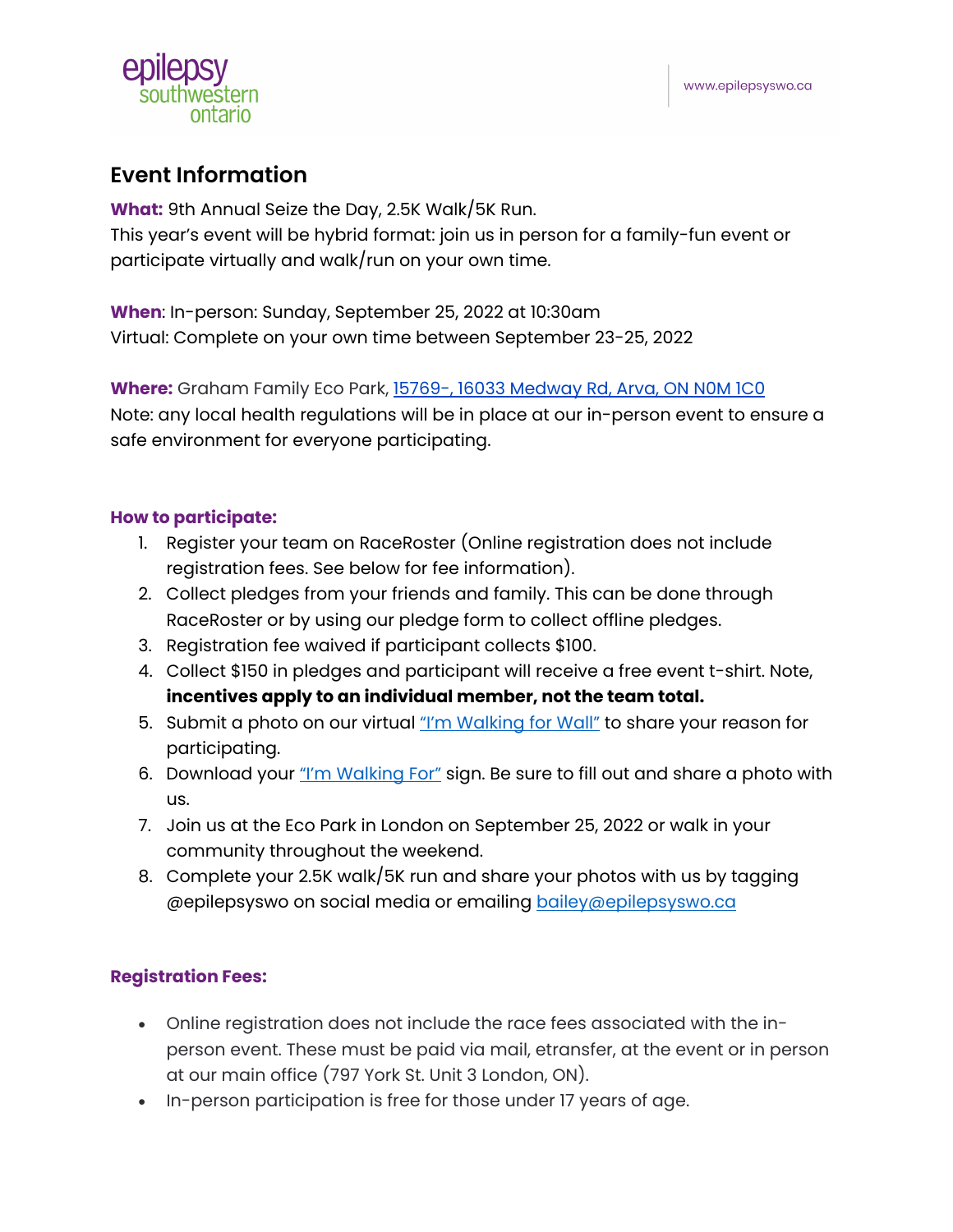

- Register in advance for \$20 or at the event for \$25. Virtual participation is free.
- Submit \$100 in pledges and your registration fee will be waived.
- Receive a free t-shirt and have your registration fee waived if you submit \$150 or more in pledges by cut off date.
- Registration fees and incentives apply to each individual member of the team.
- Offline pledge forms available [here.](https://epilepsyswo.ca/wp-content/uploads/2022/06/SeizetheDay_PledgeForm_20220527.pdf) Please ensure all cheques are made payable to Epilepsy Southwestern Ontario.

## **Event T-shirts:**

**Collect \$150 in pledges by August 24, 2022**, and you will receive a free event t-shirt. Must select size when registering.

## \*\*\*IMPORTANT INFORMATION ABOUT T-SHIRTS

- Each participant will receive only ONE t-shirt if they reach the \$150 goal.
- **Team donations will not count towards individual prizing, so please plan accordingly. As a team captain, ensure each of your teammates are reaching the \$150 goal if they'd like an event t-shirt.**
- T-shirts will be available at the Eco Park for pickup the day of the event, or advanced pickup locations TBD. More information to come.

Didn't reach your fundraising goal, but you would still like a t-shirt? No problem! Order your event t-shirt (\$20 - \$25 each) [here](https://epilepsyswo.ca/product/pre-order-only-seize-the-day-2022-walk-shirt/) no later than August 24, 2022.

## **Offline Donations:**

If you receive offline funds (cash/cheques), these can be submitted to our head office or by etransfer.

Please note that all cheques need to be made payable to Epilepsy Southwestern Ontario. If tax receipts are required for donations, please fill out the pledge form with a legible mailing address and full name.

For more information, please contact bailey@epilepsyswo.ca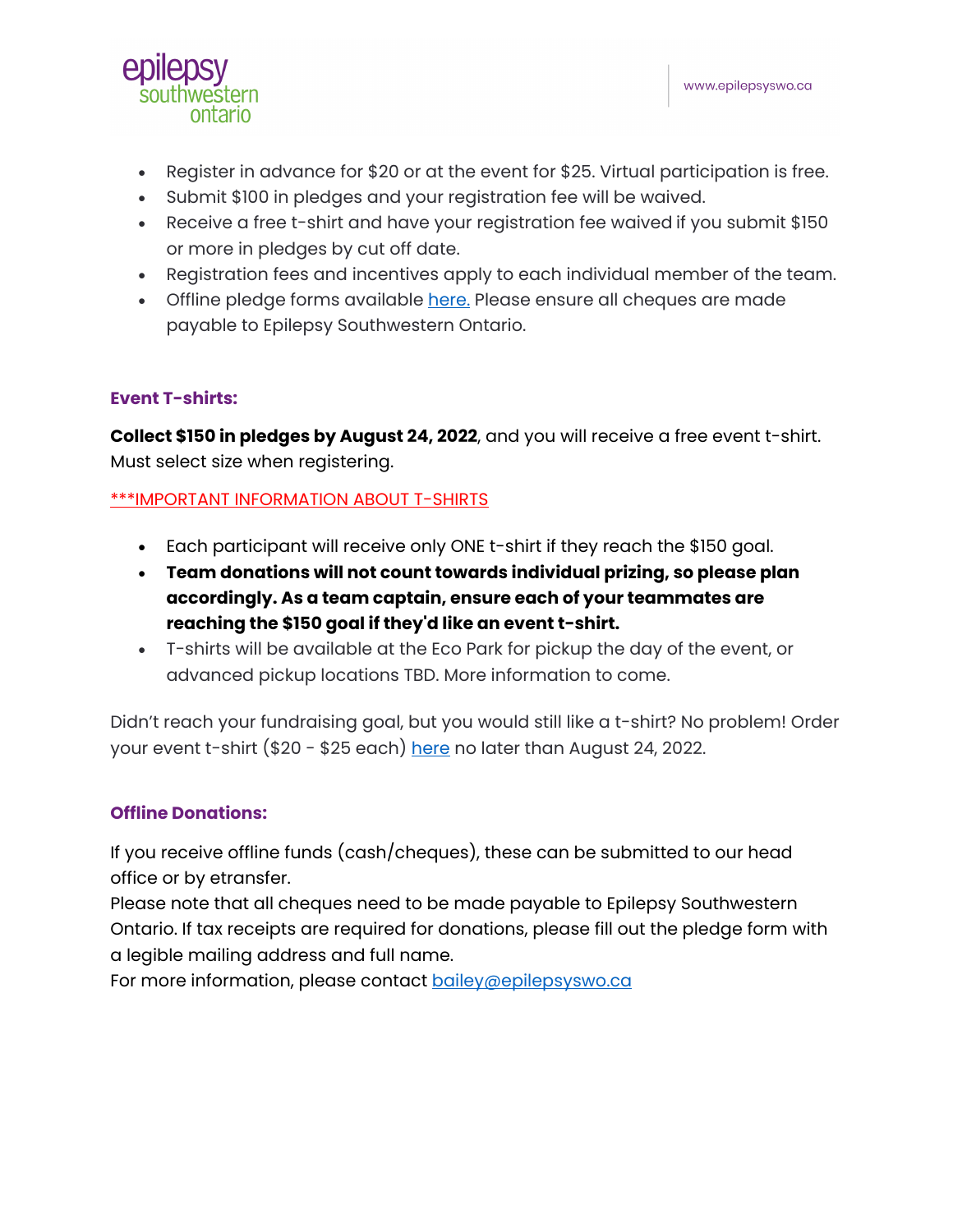# ontario

## **Benefits of Being a Team Captain**

## *What are the benefits for you?*

- Be recognized in your community as a leader.
- Support your local community
- Reduce the stigma and help to dispel myths about epilepsy by raising awareness in your community.

## *What are the benefits for your*

#### *company/employer for participating?*

- Strengthens your community profile and demonstrates company commitment to charitable causes
- Enhance employee morale in a positive team environment.



- Actively participate in an important cause alongside friends, family and colleagues.
- Be recognized for your support at the Seize the Day event, social media and eblast to all agency members.

## *What are the benefits for your team members?*

- Promotes team building and generates a sense of social commitment.
- By supporting Epilepsy Southwestern Ontario, it creates a sense of individual and team accomplishment.
- Be involved in a family fun day, which includes: a run and walk, entertainment and a community barbecue.

## **Your Role as Team Captain**

Your role as Team Captain is to **inspire** and **motivate** team members to become involved with the community and raise funds.

*A Great Team Captain for Seize the Day provides:*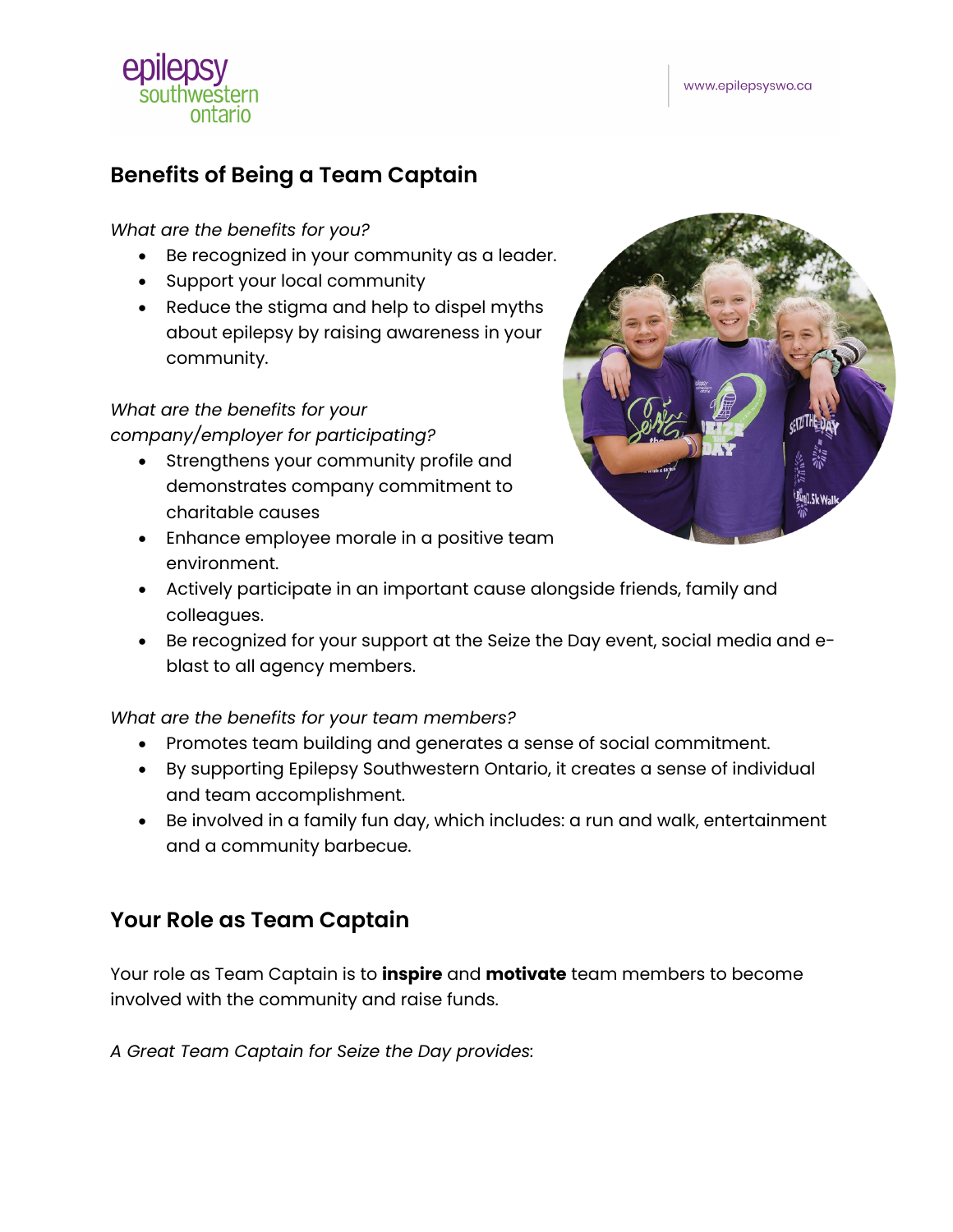www.epilepsyswo.ca



- Support and guidance to all team members. Captains help team members reach their fundraising goal and develop positive engagement with Epilepsy Southwestern Ontario.
- Resources for your team by providing fundraising tips, positive engagement, and information about Seize the Day and Epilepsy Southwestern Ontario. Check out our resources on our website [www.epilepsyswo.ca/seize-the-day/](http://www.epilepsyswo.ca/seize-the-day/) for help.



• Captains highlight the benefits of joining the team and maintain communication during the months of fundraising.

*Overview of your role:*

- Set a fundraising goal for your team. Keep in mind individual goals if participants fundraise \$150 by cut off date, they will receive a free event t-shirt.
- Ask friends, family and co-workers to support your team and donate.
- Be a resource for information and tips on fundraising for your entire team.
- Encourage your team to come out to the event and celebrate your success and the success of Epilepsy Southwestern Ontario.

## **How to Recruit and Manage a Successful Team**

## **Step 1: Start recruiting**

- Contact anyone you know who would be interested in joining your team:
	- o Co-workers, family, friends, athletic teams or organizations who are committed to a healthy lifestyle
	- o Big-hearted people
	- o Anyone who volunteers or works with charities and would love to support a great cause
- Your team members can register online or complete a paper form, indicating the Team Name as it appears online.
- If you have permission to do so, we encourage you to post sign-up information or a poster in your office.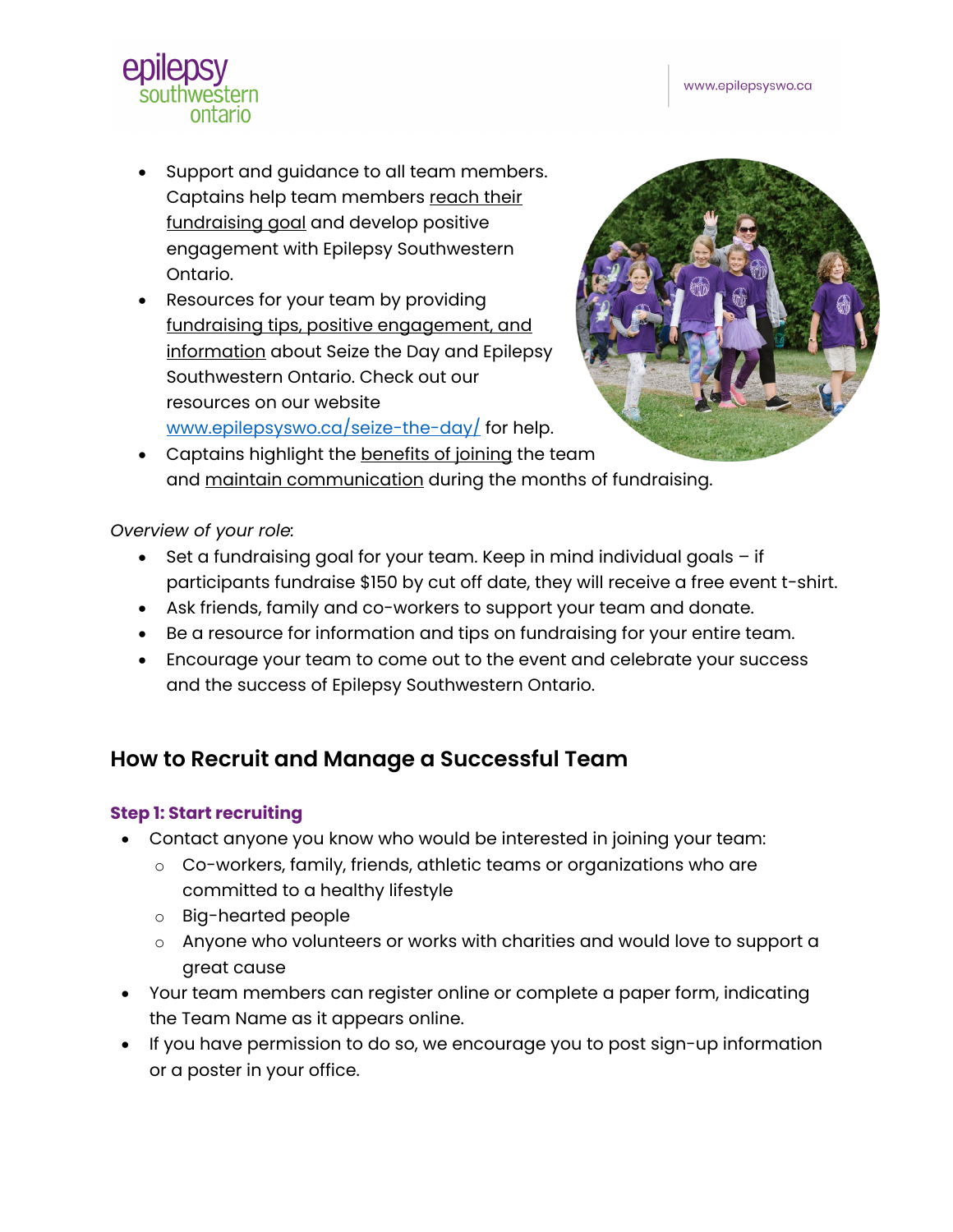

## **Step 2: Set a fundraising goal**

Start fundraising today! Carpe Diem.

Set a SMART fundraising goal - Specific, Measurable, Achievable, Realistic and Timely. With an outcome in mind, your team will be motivated to go above and beyond that goal.

## **Step 3: Talk about Seize the Day**

Talk about Seize the Day and Epilepsy Southwestern Ontario with friends, family members and colleagues. Invite them to attend the event in September and watch you cross the finish line.

## **Step 4: Stay connected**

Let us know how you are doing!

Engaging with your teammates is the key to a successful fundraising campaign. Share your progress on your social media accounts. Let us know about your progress, tag Epilepsy Southwestern Ontario on social media (@epilepsyswo) and encourage your team to follow us:<https://www.facebook.com/epilepsyswo>

**More Tips:** Check out the Resource section on our website for more tools including fundraising and social media tips! [www.epilepsyswo.ca/seize-the-day/](http://www.epilepsyswo.ca/seize-the-day/)

## **Making the Pitch**

We know that you have a personal interest in the work ESWO does and we thank you for your commitment to making the Seize the Day event a success. We share the same goal of enhancing the lives of people who are affected by epilepsy and seizure disorders. With this in mind, the following information is designed to help you communicate that to others.

## Mission

Epilepsy Southwestern Ontario enhances the lives of people who are affected by epilepsy and seizure disorders by providing a network of services that educate, support and build community awareness.